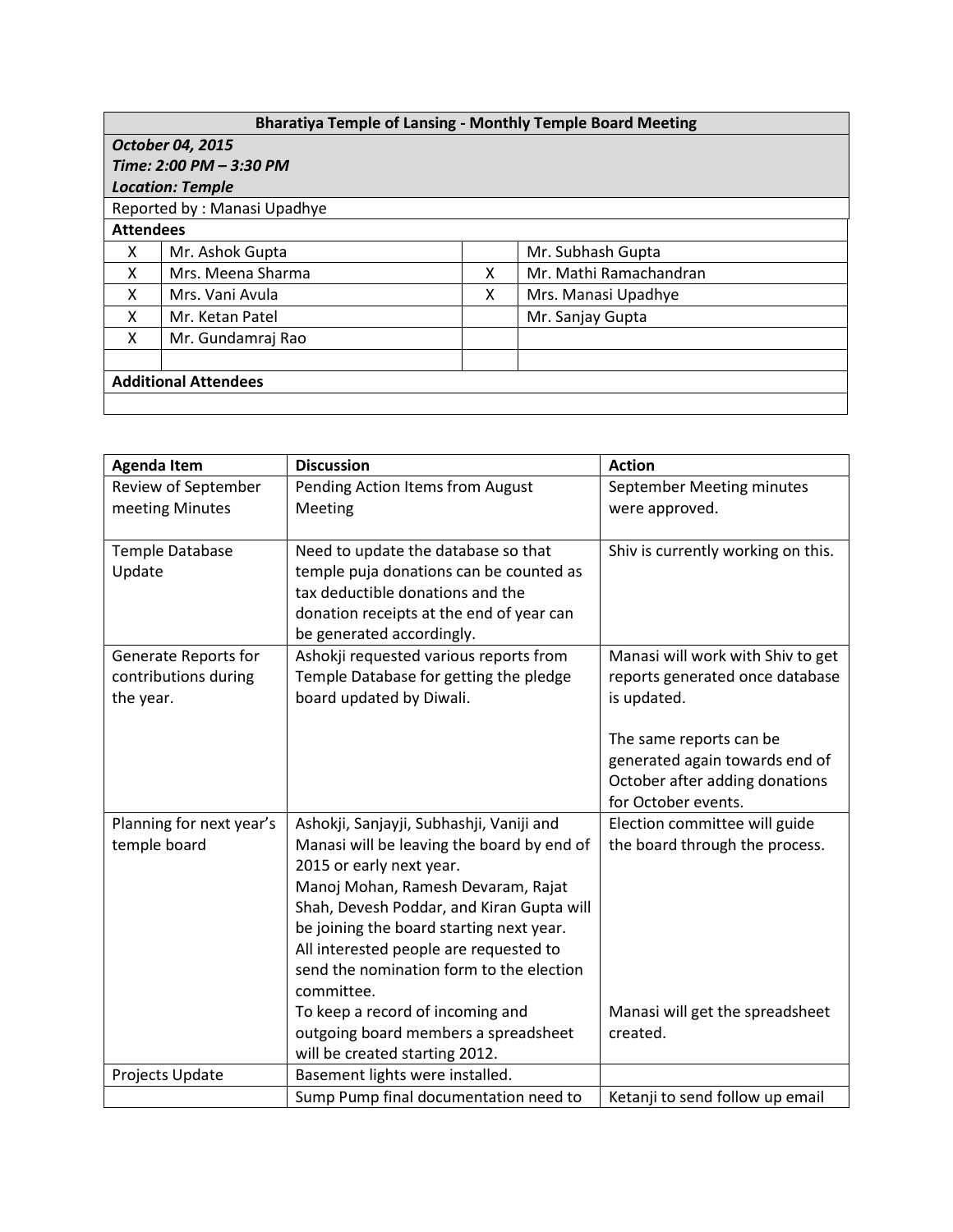|                         | be received from Julius - Stay Dry.        | one more time.                    |
|-------------------------|--------------------------------------------|-----------------------------------|
|                         | Gopuram repair done again without any      |                                   |
|                         | additional cost from the same company      |                                   |
|                         | who worked previously. After repair there  |                                   |
|                         | was rain and no leakage was noticed.       |                                   |
|                         | When generator was installed permit was    |                                   |
|                         | not pulled and gas connection was under    |                                   |
|                         | sized. Planning to get a quote from HD     |                                   |
|                         | Hayes to fix the issue                     |                                   |
|                         | Sahstriji's house renovation is on hold as |                                   |
|                         | Den is finishing other job. Once he is     |                                   |
|                         | back, we will request a quote for balance  |                                   |
|                         | work.                                      |                                   |
|                         | Temple tiled floor area cleaning.          | Ketanji will work with the        |
|                         |                                            | cleaning person to get it done    |
|                         |                                            | before Diwali.                    |
| <b>Treasurer Update</b> | Current balance - 85 K                     |                                   |
|                         | Rainy day fund - 25 K                      |                                   |
| <b>Priest Committee</b> | Update on Meeting with Priests -           |                                   |
| update                  | Priests will work on getting one complete  | To be completed by $10/15/15$ -   |
|                         | copy together for different folders.       | Manasi to follow up.              |
|                         | Watering the plants.                       | Both the priests will continue    |
|                         |                                            | doing the great job of keeping    |
|                         |                                            | the plants alive.                 |
|                         | Flowers for temple -                       | Manasi will check with Horrocks   |
|                         | No volunteer available to bring flowers on | for the charges of delivering the |
|                         | a regular basis.                           | flowers to the temple twice a     |
|                         | Need to get 8 dozen Carnations every first | month.                            |
|                         | and third Friday.                          |                                   |
|                         | Requesting volunteers in the temple while  | Priest will strictly follow the   |
|                         | both the priests are out.                  | guidelines established by the     |
|                         |                                            | priest committee while            |
|                         |                                            | requesting volunteers.            |
|                         | Reducing the per day charge for Temple     | Mathiji and Meenaji will gather   |
|                         | to Temple service from \$400/- to open up  | more information about other      |
|                         | more options.                              | temple changes.                   |
|                         | Priest contract update - couple of         |                                   |
|                         | requests were made for updating next       |                                   |
|                         | year's contract.                           |                                   |
|                         | Adding a clause for number of vacation     | Approved to add 5 vacation        |
|                         | weeks for 15 years of service              | weeks to the contract for 15 +    |
|                         |                                            | years of service. Need to discuss |
|                         |                                            | it further for the details along  |
|                         |                                            | with the request for one          |
|                         |                                            | additional week of loss of pay    |
|                         |                                            | leave.                            |